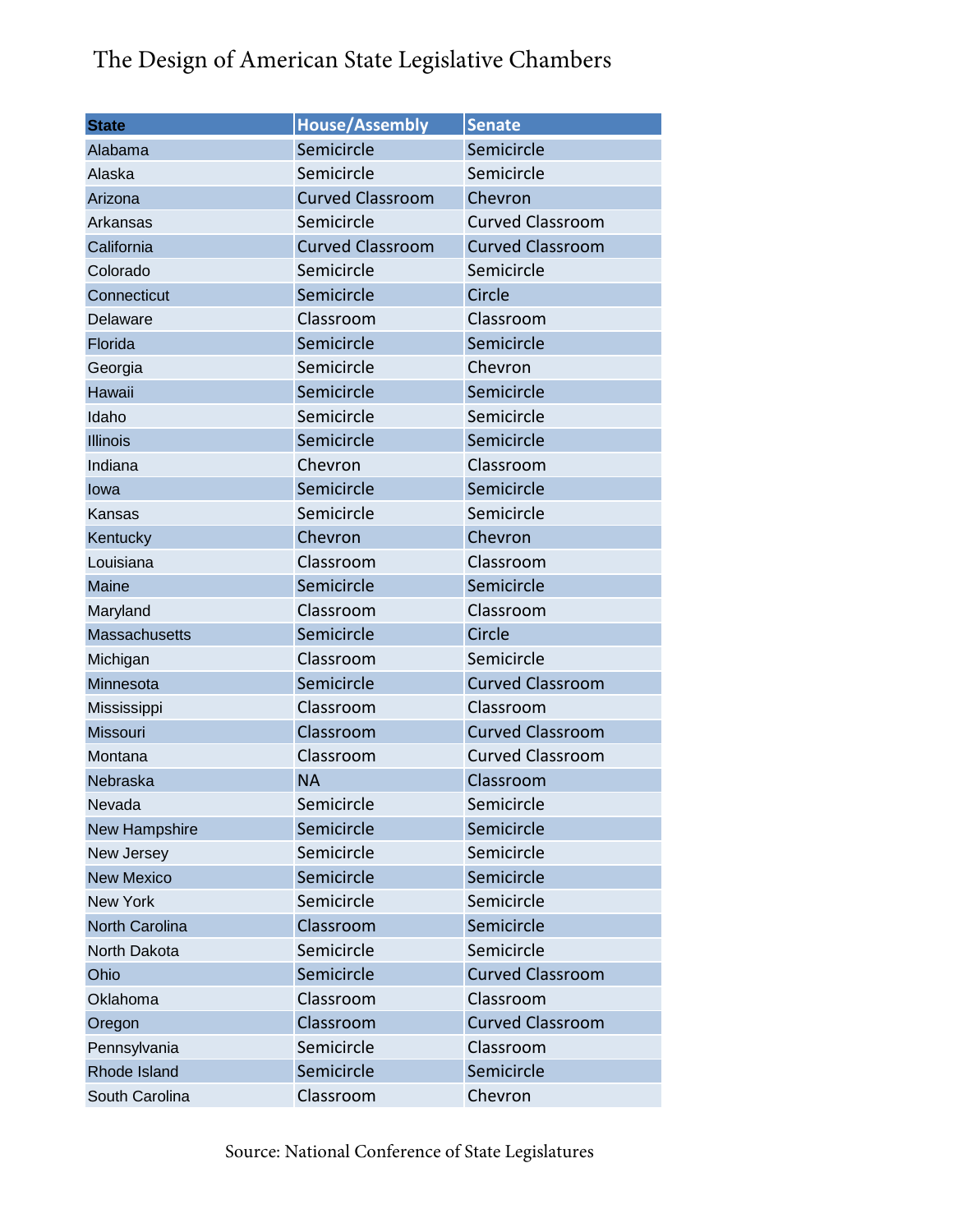| South Dakota  | Classroom               | Classroom               |
|---------------|-------------------------|-------------------------|
| Tennessee     | Classroom               | Semicircle              |
| Texas         | Classroom               | <b>Curved Classroom</b> |
| Utah          | Semicircle              | Semicircle              |
| Vermont       | <b>Opposing Benches</b> | Semicircle              |
| Virginia      | Semicircle              | Semicircle              |
| Washington    | Classroom               | Classroom               |
| West Virginia | Semicircle              | <b>Curved Classroom</b> |
| Wisconsin     | Classroom               | Semicircle              |
| Wyoming       | Classroom               | Classroom               |